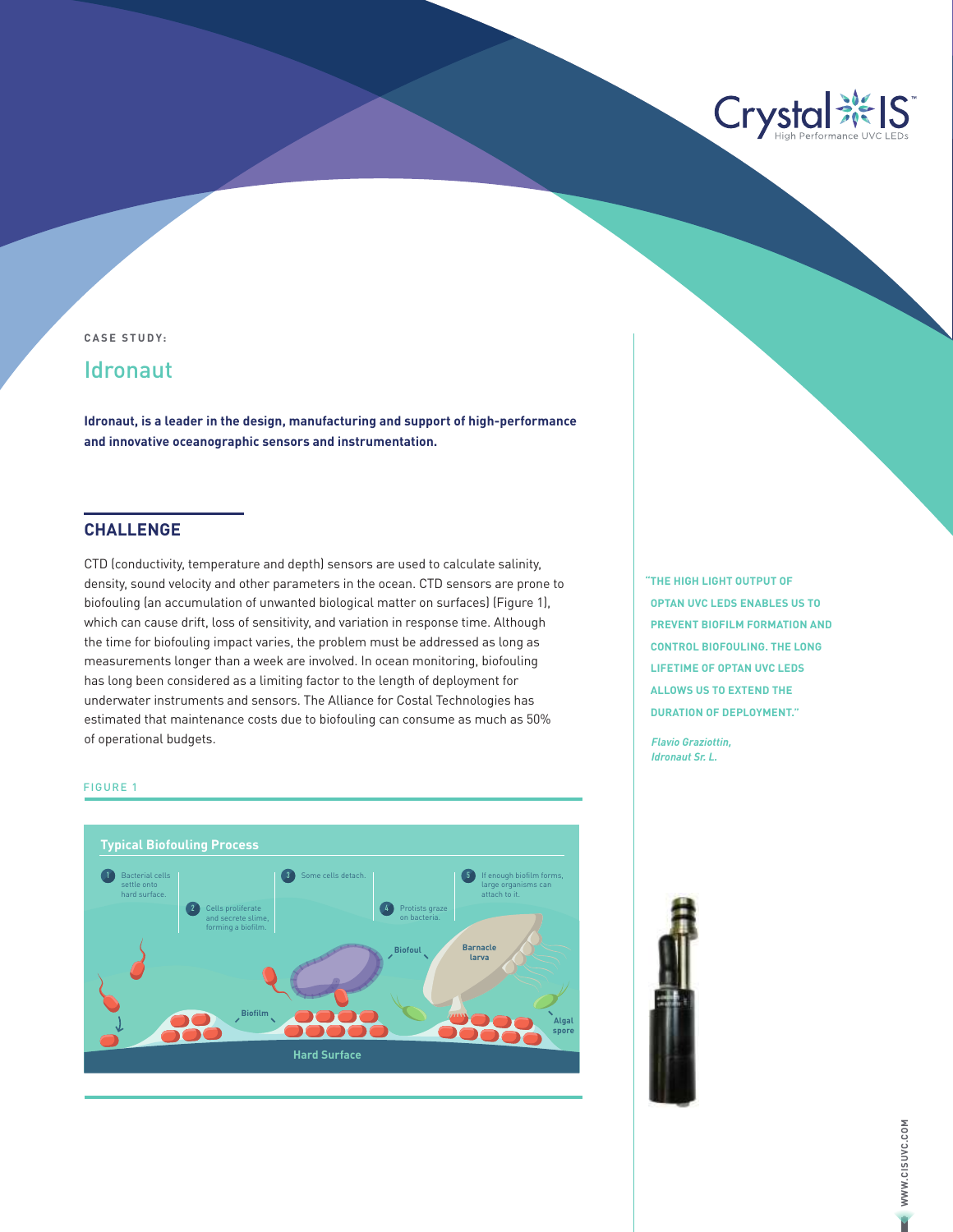**"INTEGRATING UVC LEDS INTO THESE INSTRUMENTS FOR BIOFOULING CONTROL IS AN EMERGING TREND THAT WILL BECOME ONE OF THE MAINSTAYS OF THE INDUSTRY IN THE COMING YEARS."** 

*Flavio Graziottin, Idronaut Sr. L.*

The most popular method for biofouling control, a biocide called Tributyl tin (TBT), has been banned due to environmental regulations and so most instruments currently use wipers and scrapers for prevention. While these mechanical devices are environmentally friendly, the wipers themselves are prone to fouling, have a high failure rate and relatively high power consumption. Other methods of protection such as copper shutters and chlorine generation are also used but they too suffer from performance limitations.

Deep ultraviolet (UVC) irradiation offers a better solution as it is non-contact, non-chemical, and can be used across a range of instruments. Radiation in the UVC range of 250 nm -280 nm can be used to control biofouling by preventing biofilm formation. Light in these wavelengths deactivates bacteria, viruses, and other microbes by destroying the genetic information inside the DNA. By deactivating the microorganism, UV light prevents the formation of a biofilm, thereby preventing the later phases of biofouling where larger organisms attach to the instrument and render the instrument inoperable.

Although the potential of UV radiation for biofouling control has been known for some time, traditional UV lamps containing mercury are not a feasible option in many aquatic settings due to their bulk, fragility, high power consumption, and the toxic nature of mercury. These lamps are also difficult to start in cold environments.

LEDs that emit UVC light offer a more suitable solution that overcomes the limitations of mercury lamps. They consume less power, have a smaller footprint for more design flexibility, and high brightness in the necessary germicidal wavelengths. However, the earliest commercialized UVC LEDs based on sapphire substrates had poor lifetime, which meant relatively frequent replacement—negating the benefits around increasing deployment timeframes.

### **SOLUTION**

The availability of high light output, long lifetime UVC LEDs from Crystal IS has enabled designers to use UVC LEDs for biofouling control in ocean instruments, including CTD sensors. Idronaut evaluated the Optan SMD LEDs for biofouling control in their conductivity sensor installed on the OCEAN SEVEN 3xx series of CTDs. The Optan SMD LED prevents biofouling in the CTD sensor by disinfecting the small volume of water around the sensor area to prevent microbe growth.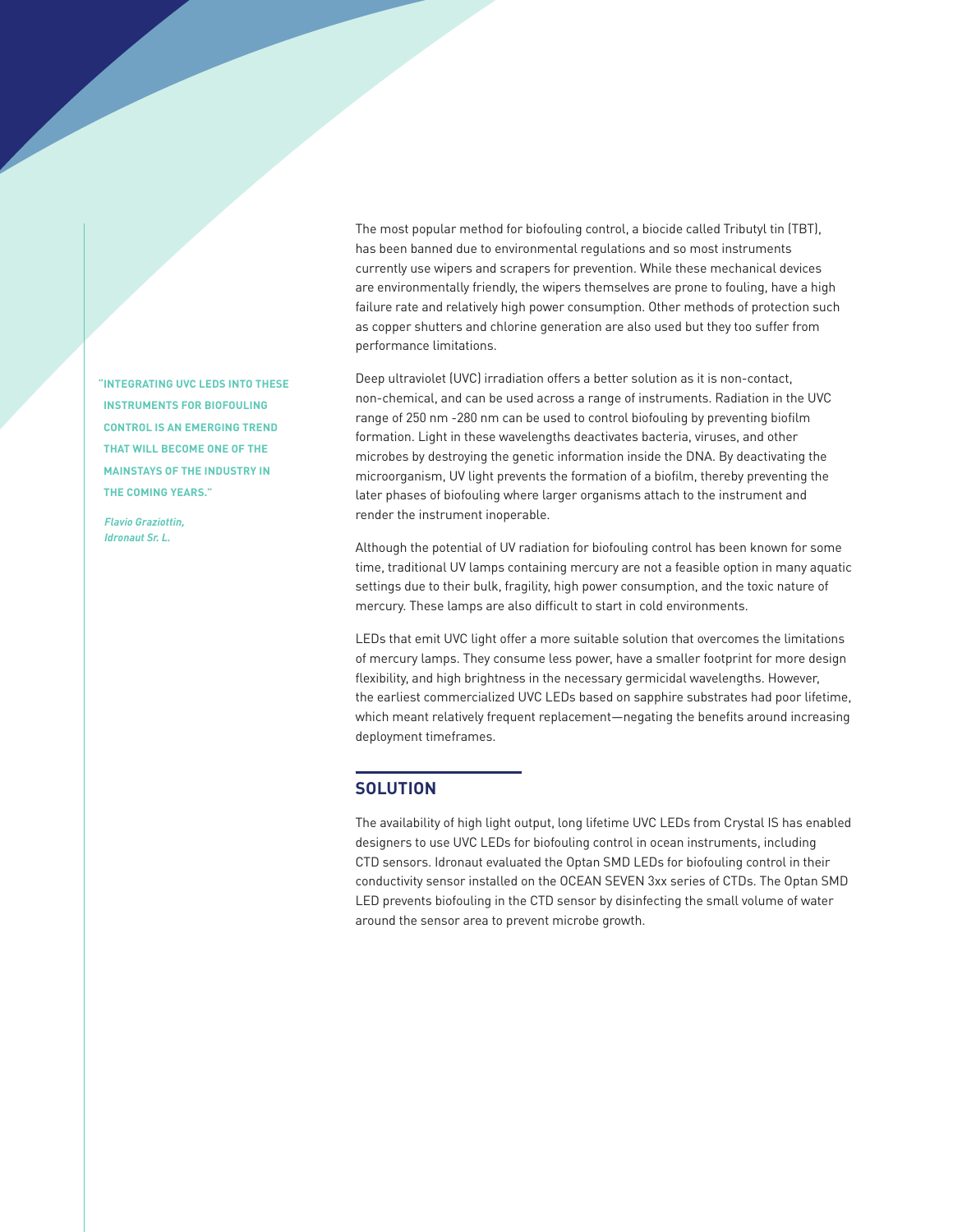

#### FIGURE 2



*Schematic of the Idronaut conductivity sensor incorporating a Crystal IS Optan LED for biofouling control.* 

The amount of UVC radiation needed to prevent biofilm is referred to as the required UV dose. The effective UV dose is comprised of two factors—the intensity of the light and the length of exposure time. Idronaut used the relationship between these two parameters to develop an effective system that prevents bacterial growth while optimizing the duty cycle for the UV irradiation. By operating in a duty cycle mode, the LED is periodically turned on to deactivate DNA and then turned off to minimize power consumption. Optimization of the duty cycle is required since cell division of colonized bacteria and colonization of fouling organisms happens during the intervals between UV radiation exposures.

By controlling the biofilm growth, Idronaut is now able to extend the duration of in situ deployment of its CTD sensors in marine environments to six or twelve months depending on the deployment site environmental conditions.